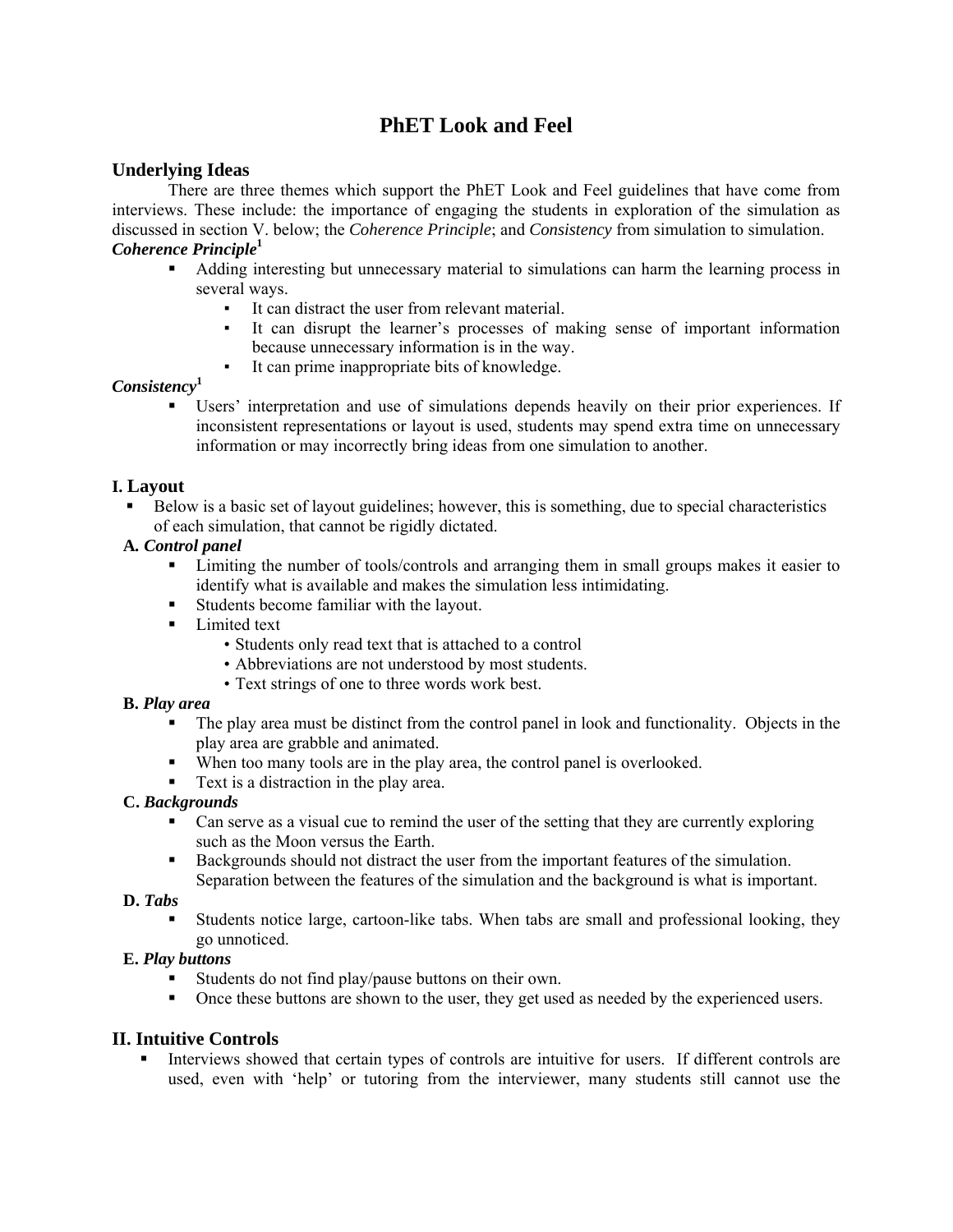simulation and the student's focus is on learning how to manipulate the simulation rather than on the concepts.

 Fortunately the types of controls that work for users are independent of the content of the simulation.

# **A.** *Click and drag interface*

• Click and drag is the most natural motion for students.

#### **B.** *Grabbable objects*

Students try to move anything that looks useful.

#### **C.** *Sliders, radio buttons, checkboxes***.**

- In interviews students are familiar with the functionality of radio buttons and sliders.
- Students use the sliders when they first explore a simulation and then turn to the digital input when completing a specific task such as homework or lab.
- Students use checkboxes to turn things on but rarely use them to turn things off.

#### **D.** *Consistent set of tools*

 Students 'know' what something should look like. If it does not match their expectations, it makes it much harder for them to figure it out.

# **III. Representations**

#### **A.** *Common picture*

- Simulations explicitly provide a visual mental model. Advanced simulations in particular corrected incorrect pictures that students had constructed from readings and lecture.
- Simulations provide a common picture for discussion. Discussion before simulation use typically starts with a fairly long conversation about what the phenomena looks like before students can begin discussing the concept – with simulations, this part is unnecessary and students are more confident about what they are discussing.

# **B.** *Start up settings*

- To encourage exploration, simulations should start up with very little or no animation.
- Using only a "wiggle-me", that comes in and stops, is an effective way to initiate desired exploration.

# **C.** *Real world connections*

- Simulations showing familiar everyday objects encourage exploration and encourage understanding.
- Cartoon-like features are an effective way to emphasize important features while avoiding misleading literal interpretations.
- Students test the limits of the simulations looking for realistic reactions. Simulations need to 'break' in a meaningful way when pushed to extremes. However, care must be taken that the 'breaking' is not too exciting or it can easily become the focus of the simulation.

# *D. Visual cues – everything matters.*

- Students look at all visual cues equally, if they do not understand a concept. It is important to emphasize items that are pedagogically important and eliminate all potential distractions.
- Color is an important visual cue. Students expect it to be consistent not only within a particular simulation but from one simulation to another.

# **E.** *Consistent representations*

 When an object is represented differently from simulation to simulation, students perceive it as two different objects, and when objects are represented in a similar fashion they are perceived as the same, even though they may be completely unrelated.

# **IV. Help**

- In a good simulation, help is not necessary to stimulate learning.
- Too many words of help can be a deterrent to learning.

#### **A.** *Wiggle- me*